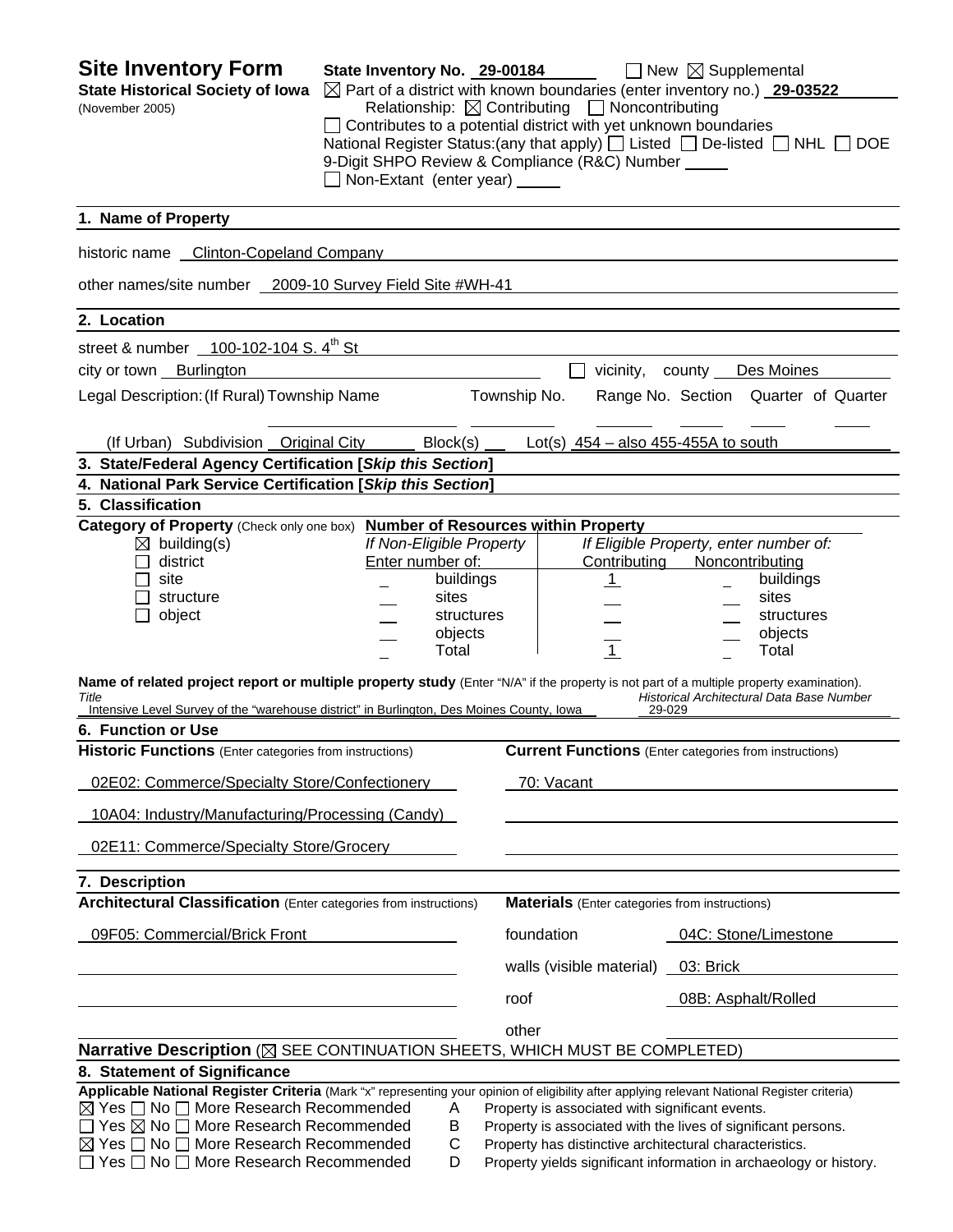| Address 100-102-104 S. 4 <sup>th</sup> St<br>County<br>Des Moines                                                                                                                                                                                                                                                                                                                                                                                                                                                                                                                                                                                                                                                                                                                                                                                                                                                                                                                                                                                                                                                                                                                                                                                                                                                                                                                                                                                                                                                                                                                                                                                                                                                                         | Site Number<br>29-00184                           |
|-------------------------------------------------------------------------------------------------------------------------------------------------------------------------------------------------------------------------------------------------------------------------------------------------------------------------------------------------------------------------------------------------------------------------------------------------------------------------------------------------------------------------------------------------------------------------------------------------------------------------------------------------------------------------------------------------------------------------------------------------------------------------------------------------------------------------------------------------------------------------------------------------------------------------------------------------------------------------------------------------------------------------------------------------------------------------------------------------------------------------------------------------------------------------------------------------------------------------------------------------------------------------------------------------------------------------------------------------------------------------------------------------------------------------------------------------------------------------------------------------------------------------------------------------------------------------------------------------------------------------------------------------------------------------------------------------------------------------------------------|---------------------------------------------------|
| City<br><b>Burlington</b>                                                                                                                                                                                                                                                                                                                                                                                                                                                                                                                                                                                                                                                                                                                                                                                                                                                                                                                                                                                                                                                                                                                                                                                                                                                                                                                                                                                                                                                                                                                                                                                                                                                                                                                 | 29-03522<br>District Number                       |
| <b>Criteria Considerations</b><br>$\Box$ A Owned by a religious institution or used<br>$\Box$ E A reconstructed building, object, or structure.<br>for religious purposes.<br>$\Box$ F A commemorative property.<br>B Removed from its original location.<br>$\Box$ G Less than 50 years of age or achieved significance within the past<br>C A birthplace or grave.<br>50 years.<br>D A cemetery                                                                                                                                                                                                                                                                                                                                                                                                                                                                                                                                                                                                                                                                                                                                                                                                                                                                                                                                                                                                                                                                                                                                                                                                                                                                                                                                         |                                                   |
| Areas of Significance (Enter categories from instructions)<br><b>Significant Dates</b>                                                                                                                                                                                                                                                                                                                                                                                                                                                                                                                                                                                                                                                                                                                                                                                                                                                                                                                                                                                                                                                                                                                                                                                                                                                                                                                                                                                                                                                                                                                                                                                                                                                    |                                                   |
| Construction date                                                                                                                                                                                                                                                                                                                                                                                                                                                                                                                                                                                                                                                                                                                                                                                                                                                                                                                                                                                                                                                                                                                                                                                                                                                                                                                                                                                                                                                                                                                                                                                                                                                                                                                         |                                                   |
| 05: Commerce<br>1905<br>Other dates, including renovation                                                                                                                                                                                                                                                                                                                                                                                                                                                                                                                                                                                                                                                                                                                                                                                                                                                                                                                                                                                                                                                                                                                                                                                                                                                                                                                                                                                                                                                                                                                                                                                                                                                                                 | I check if circa or estimated date                |
| 17: Industry                                                                                                                                                                                                                                                                                                                                                                                                                                                                                                                                                                                                                                                                                                                                                                                                                                                                                                                                                                                                                                                                                                                                                                                                                                                                                                                                                                                                                                                                                                                                                                                                                                                                                                                              |                                                   |
| <b>Architect/Builder</b><br><b>Significant Person</b><br>(Complete if National Register Criterion B is marked above)<br>Architect                                                                                                                                                                                                                                                                                                                                                                                                                                                                                                                                                                                                                                                                                                                                                                                                                                                                                                                                                                                                                                                                                                                                                                                                                                                                                                                                                                                                                                                                                                                                                                                                         |                                                   |
| <b>Builder</b>                                                                                                                                                                                                                                                                                                                                                                                                                                                                                                                                                                                                                                                                                                                                                                                                                                                                                                                                                                                                                                                                                                                                                                                                                                                                                                                                                                                                                                                                                                                                                                                                                                                                                                                            |                                                   |
| Narrative Statement of Significance ( $\boxtimes$ SEE CONTINUATION SHEETS, WHICH MUST BE COMPLETED)                                                                                                                                                                                                                                                                                                                                                                                                                                                                                                                                                                                                                                                                                                                                                                                                                                                                                                                                                                                                                                                                                                                                                                                                                                                                                                                                                                                                                                                                                                                                                                                                                                       |                                                   |
| 9. Major Bibliographical References                                                                                                                                                                                                                                                                                                                                                                                                                                                                                                                                                                                                                                                                                                                                                                                                                                                                                                                                                                                                                                                                                                                                                                                                                                                                                                                                                                                                                                                                                                                                                                                                                                                                                                       |                                                   |
| Bibliography $\boxtimes$ See continuation sheet for citations of the books, articles, and other sources used in preparing this form                                                                                                                                                                                                                                                                                                                                                                                                                                                                                                                                                                                                                                                                                                                                                                                                                                                                                                                                                                                                                                                                                                                                                                                                                                                                                                                                                                                                                                                                                                                                                                                                       |                                                   |
| 10. Geographic Data                                                                                                                                                                                                                                                                                                                                                                                                                                                                                                                                                                                                                                                                                                                                                                                                                                                                                                                                                                                                                                                                                                                                                                                                                                                                                                                                                                                                                                                                                                                                                                                                                                                                                                                       |                                                   |
| <b>UTM References (OPTIONAL)</b><br>Zone<br>Easting<br>Northing<br>Zone<br>Easting                                                                                                                                                                                                                                                                                                                                                                                                                                                                                                                                                                                                                                                                                                                                                                                                                                                                                                                                                                                                                                                                                                                                                                                                                                                                                                                                                                                                                                                                                                                                                                                                                                                        | Northing                                          |
| 2<br>1                                                                                                                                                                                                                                                                                                                                                                                                                                                                                                                                                                                                                                                                                                                                                                                                                                                                                                                                                                                                                                                                                                                                                                                                                                                                                                                                                                                                                                                                                                                                                                                                                                                                                                                                    |                                                   |
| 3<br>4                                                                                                                                                                                                                                                                                                                                                                                                                                                                                                                                                                                                                                                                                                                                                                                                                                                                                                                                                                                                                                                                                                                                                                                                                                                                                                                                                                                                                                                                                                                                                                                                                                                                                                                                    |                                                   |
| See continuation sheet for additional UTM references or comments                                                                                                                                                                                                                                                                                                                                                                                                                                                                                                                                                                                                                                                                                                                                                                                                                                                                                                                                                                                                                                                                                                                                                                                                                                                                                                                                                                                                                                                                                                                                                                                                                                                                          |                                                   |
| 11. Form Prepared By                                                                                                                                                                                                                                                                                                                                                                                                                                                                                                                                                                                                                                                                                                                                                                                                                                                                                                                                                                                                                                                                                                                                                                                                                                                                                                                                                                                                                                                                                                                                                                                                                                                                                                                      |                                                   |
|                                                                                                                                                                                                                                                                                                                                                                                                                                                                                                                                                                                                                                                                                                                                                                                                                                                                                                                                                                                                                                                                                                                                                                                                                                                                                                                                                                                                                                                                                                                                                                                                                                                                                                                                           |                                                   |
| name/title David Roed, Volunteer                                                                                                                                                                                                                                                                                                                                                                                                                                                                                                                                                                                                                                                                                                                                                                                                                                                                                                                                                                                                                                                                                                                                                                                                                                                                                                                                                                                                                                                                                                                                                                                                                                                                                                          | Rebecca Lawin McCarley, Consultant, Davenport, IA |
| organization Burlington Historic Preservation Commission<br><u>and the second second second second</u> second second second second second second second second second second seco                                                                                                                                                                                                                                                                                                                                                                                                                                                                                                                                                                                                                                                                                                                                                                                                                                                                                                                                                                                                                                                                                                                                                                                                                                                                                                                                                                                                                                                                                                                                                         | $03 - 03 - 10$                                    |
| street & number City Hall, 400 Washington Street                                                                                                                                                                                                                                                                                                                                                                                                                                                                                                                                                                                                                                                                                                                                                                                                                                                                                                                                                                                                                                                                                                                                                                                                                                                                                                                                                                                                                                                                                                                                                                                                                                                                                          | telephone 319-753-8158                            |
| <b>Burlington</b><br>city or town<br>state lowa                                                                                                                                                                                                                                                                                                                                                                                                                                                                                                                                                                                                                                                                                                                                                                                                                                                                                                                                                                                                                                                                                                                                                                                                                                                                                                                                                                                                                                                                                                                                                                                                                                                                                           | zip code 52601                                    |
| ADDITIONAL DOCUMENTATION (Submit the following items with the completed form)                                                                                                                                                                                                                                                                                                                                                                                                                                                                                                                                                                                                                                                                                                                                                                                                                                                                                                                                                                                                                                                                                                                                                                                                                                                                                                                                                                                                                                                                                                                                                                                                                                                             |                                                   |
| <b>FOR ALL PROPERTIES</b><br>Map: showing the property's location in a town/city or township.<br>1.<br>Site plan: showing position of buildings and structures on the site in relation to public road(s).<br>2.<br>Photographs: representative black and white photos. If the photos are taken as part of a survey for which the Society is to be<br>3.<br>curator of the negatives or color slides, a photo/catalog sheet needs to be included with the negatives/slides and the following<br>needs to be provided below on this particular inventory site:<br>Roll/slide sheet #<br>Date Taken<br>Frame/slot #<br>Roll/slide sheet #<br>Frame/slot #<br>Date Taken<br>Roll/slide sheet #<br>Frame/slot #<br>Date Taken<br>$\boxtimes$ See continuation sheet or attached photo & slide catalog sheet for list of photo roll or slide entries.<br>$\boxtimes$ Photos/illustrations without negatives are also in this site inventory file.<br>FOR CERTAIN KINDS OF PROPERTIES, INCLUDE THE FOLLOWING AS WELL<br>Farmstead & District: (List of structures and buildings, known or estimated year built, and contributing or noncontributing status)<br>1.<br>2.<br>Barn:<br>A sketch of the frame/truss configuration in the form of drawing a typical middle bent of the barn.<br>a.<br>A photograph of the loft showing the frame configuration along one side.<br>b.<br>A sketch floor plan of the interior space arrangements along with the barn's exterior dimensions in feet.<br>State Historic Preservation Office (SHPO) Use Only Below This Line<br>Concur with above survey opinion on National Register eligibility: $\Box$ Yes $\Box$ No<br>This is a locally designated property or part of a locally designated district. | More Research Recommended                         |
| Comments:                                                                                                                                                                                                                                                                                                                                                                                                                                                                                                                                                                                                                                                                                                                                                                                                                                                                                                                                                                                                                                                                                                                                                                                                                                                                                                                                                                                                                                                                                                                                                                                                                                                                                                                                 |                                                   |
| Evaluated by (name/title):                                                                                                                                                                                                                                                                                                                                                                                                                                                                                                                                                                                                                                                                                                                                                                                                                                                                                                                                                                                                                                                                                                                                                                                                                                                                                                                                                                                                                                                                                                                                                                                                                                                                                                                | Date:                                             |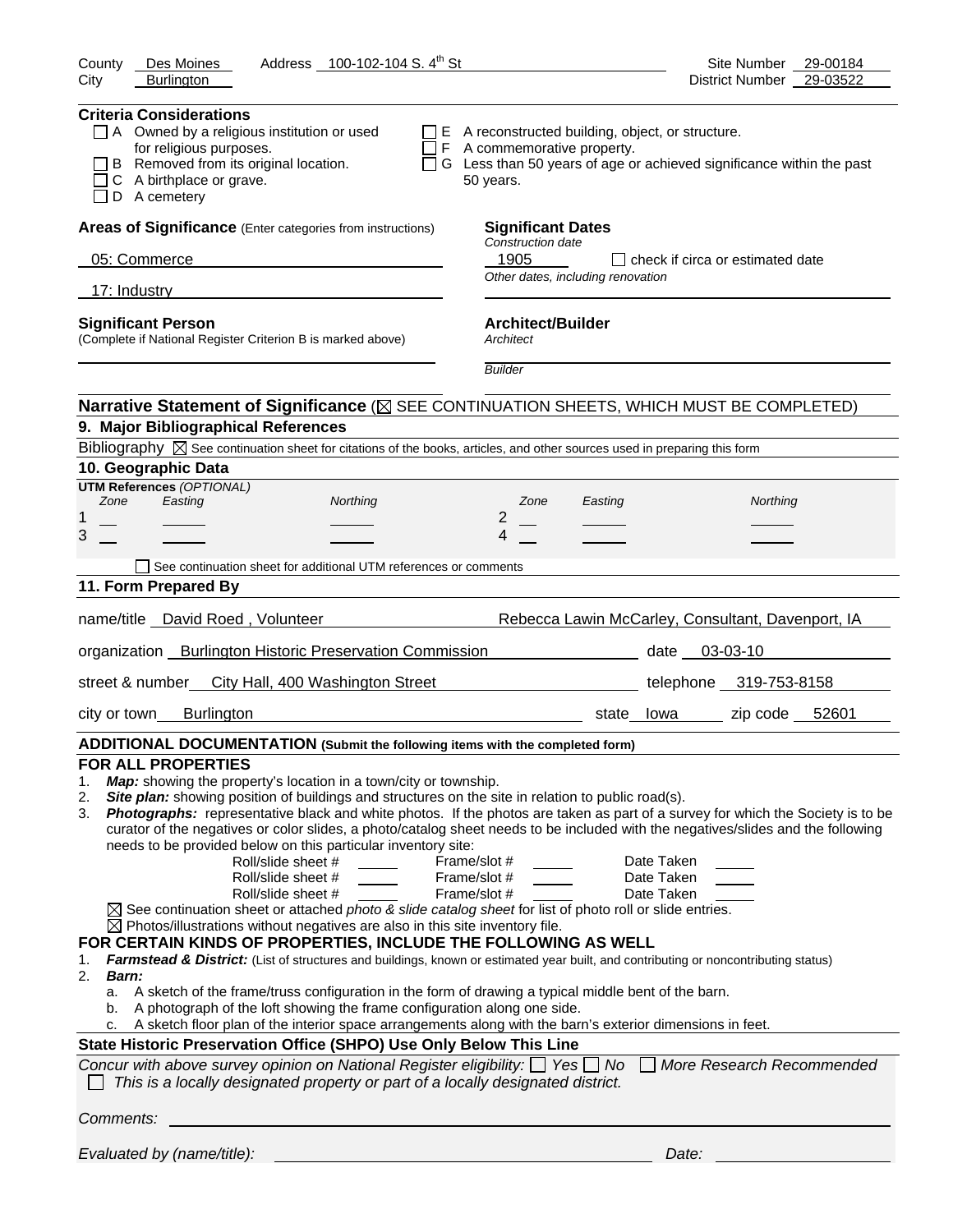| <b>Clinton-Copeland Company</b>   | Des Moines |
|-----------------------------------|------------|
| Name of Property                  | County     |
| 100-102-104 S. $4^{\text{th}}$ St | Burlington |
| Address                           | City       |

#### **7. Narrative Description**

Page 1

This is a four-story brick building constructed in 1905 that sits immediately south of the railroad tracks on  $4<sup>th</sup>$  Street. The design of the façade is divided into three vertical sections with brick pilasters stretching from the foundation to parapet. The first story openings on the façade have been modified in that they are filled in with brick and smaller windows (1950s?) or covered (later). A stone water table extends across the lower part of the façade. The upper story windows retain some historic four-overfour-light double-hung sashes. A number of sashes have wood panels in the place of broken glass or have otherwise been covered. Two windows are found in each of the three bays, so the building has six windows on each of the upper three stories. The windows have stone stills and simple brick lintels. A rectangular inset brick panel is found between each pair of second and third story windows and third and fourth story windows. A painted "K" is located between the middle two second story windows, and a painted CE square sign associated with Chittenden & Eastman is found above it between the stories. The K is the building letter designated by C&E after they bought it in 1955. The pilasters are connected with a brick frieze across the top of the building, with dentil work in each bay under this flat frieze. The brick cornice also has brick dentils across the building.

The north side of the building extends along the railroad tracks. It has two large openings, likely associated with loading docks, on the first story. The other two windows are covered. A fire escape runs up the rear (east) half of the building, with an entry on each story. In general the upper stories have four windows plus this entry. The majority of these windows have two-over-two-light double-hung wood sashes. Smaller windows have a two-light sash. A painted CE square sign is also located above the first story at the west end of this side.

The south side of the building has historically faced an open lot. An earlier one-story section attached to the rear part of the first story was demolished by 1952. Three loading dock doors are located on the first story on this side. The first story windows are covered. The six second story windows, five third story windows, and one fourth story window have two-over-two-light double-hung wood sashes, stone sills, and segmental arch brick lintels. A larger painted CE square sign is located at the third story height on the west end of this side.

#### **8. Narrative Statement of Significance**

The Clinton-Copeland Company appears to be eligible for the National Register of Historic Places as a contributing building within the Manufacturing and Wholesale Historic District. The candy company operated here from 1905 until the late 1930s when the company dissolved. The building was then used as a warehouse for the Benner Tea Company from 1939 to 1953. Chittenden & Eastman then added the building to their complex, designating it as building "K" and using it as a warehouse from 1955 to 1996. The building contributes historically and architecturally to this historic district. The Clinton-Copeland Company also appears individually eligible for the National Register of Historic Places under Criterion A for the history associated with the Clinton-Copeland Company as a significant local business in the first third of the 20<sup>th</sup> century in Burlington. William W. Copeland was a prominent local businessman involved in the Commercial Club and other prominent businesses, and further research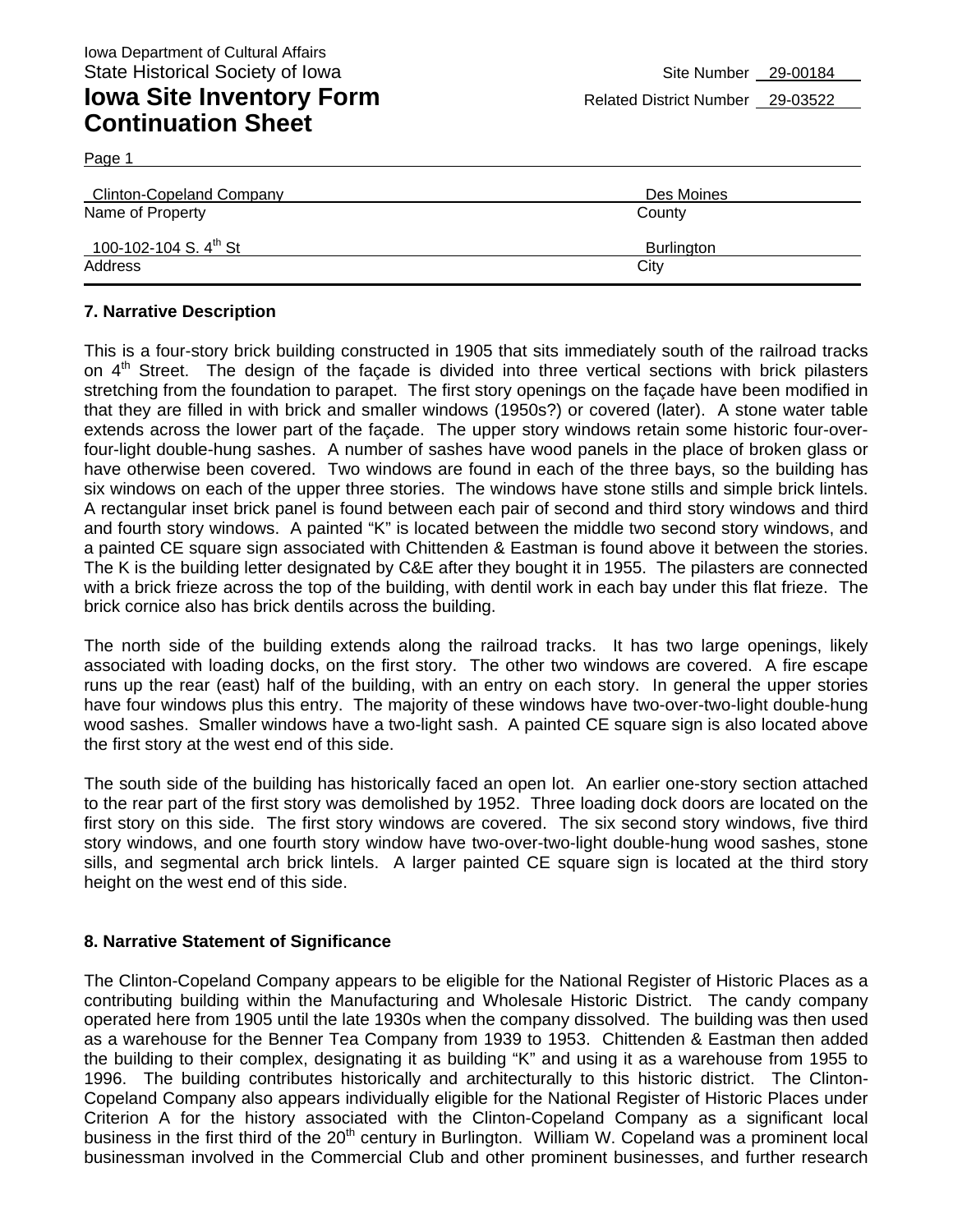Page 2

| <b>Clinton-Copeland Company</b>   | Des Moines |
|-----------------------------------|------------|
| Name of Property                  | County     |
| 100-102-104 S. $4^{\text{th}}$ St | Burlington |
| Address                           | City       |

may be conducted into other extant buildings associated with him. It may also be individually significant under Criterion A for the history associated with the Benner Tea Company, if more research was completed on the growth of the company and related association with this building.

In 1898, William W. Copeland and a Mr. Clinton organized and incorporated the Clinton-Copeland Candy Company (Antrobus 1915: 104). Copeland was previously in the wholesale fruit business in Burlington and expanded his interests with this company. The company was located at 113 N.  $3<sup>rd</sup>$ Street in 1900. In December 1902, the land was purchased at lot 454 455-455A to south (Transfer Book 1, pg 59) and the company erected a large and splendidly equipped factory in 1905, employing up to 75 people becoming one of the leading manufacturing interests of the time (Antrobus 1915: 104). In 1906, Copeland bought out Clinton. According to the 1910-1911 City Directory, pg 94, the main purpose of the company was defined as manufacturing confectioners and jobbers. The Clinton-Copeland Candy Company produced C.C.C. (Triple C) brand candy in this 36,000 square foot building. The candy included Holly chocolates and hard goods ("Clinton-Copeland Candy Company*,*" *Burlington Evening Gazette,* March 24, 1906, sec 3, p 3). According to the 1931 Sanborn map, the basement was used for chocolate dipping, the 1<sup>st</sup> floor held the offices and shipping, the 2<sup>nd</sup> floor was the cream candy factory, and 3<sup>rd</sup> floor was storage. They manufactured "Holly Brand" chocolates which were distributed in the national market. The firm ceased operation in the late 1930's due to competition of larger national brands (Hawkeye's History of Burlington, *Burlington Hawkeye*, July 10, 1962). The company was last listed here in the 1937 city directory.

In July 1939 the land was sold to Benner Tea Company (Transfer Book 7 pg 111), a wholesale fruit and produce company (City Directory, 1940 pg 392). In 1899, A.J. Benner started the Home Tea Company, which became the Benner Tea Company in 1908. It originally dealt in wholesale tea, coffee, and spices. By 1915, the company had four branches in Iowa. The Benner Tea Company expanded its operations by opening a supermarket in Burlington in 1939. They appear to have thus acquired this building on S.  $4<sup>th</sup>$  Street as a warehouse. The company added 33 stores to their grocery chain over the next 20 years, located within 100 miles of Burlington. The city directories from 1940 to 1947 list the produce department or fruit house of the Benner Tea Company at this location. The 1952 Sanborn map continues to indicate the building used for wholesale groceries. The Benner Tea Company acquired the wholesale grocery business of John Blaul Sons Company in 1954. They continued to operate Blaul and integrated their wholesale division, Grocers Supply Company, with the company. Thus, they acquired the wholesale space on the north side of the tracks at 413-425 Valley Street (see forms for State # 29-01641).

Starting in 1951, the City Directory lists several others companies and uses in this building as well, including Terminal Reality Co., Kelly Sand Co., Cash Coal Co., Concrete Bldg Products, and Storm Freightways (pg 8). Storm Freightways continued to be listed here in 1953. The Benner Realty Company sold this property to an investment company in October 1953. This company then sold it to Terminal Realty Company in July 1955, who immediately sold it to Chittenden & Eastman Company.

The majority of the buildings associated with Chittenden and Eastman Company were located immediately to the east of this building, on both sides of the 100 block of S. 3<sup>rd</sup> Street (see form for State #29-00117). They appear to have used this building as a warehouse for wholesale or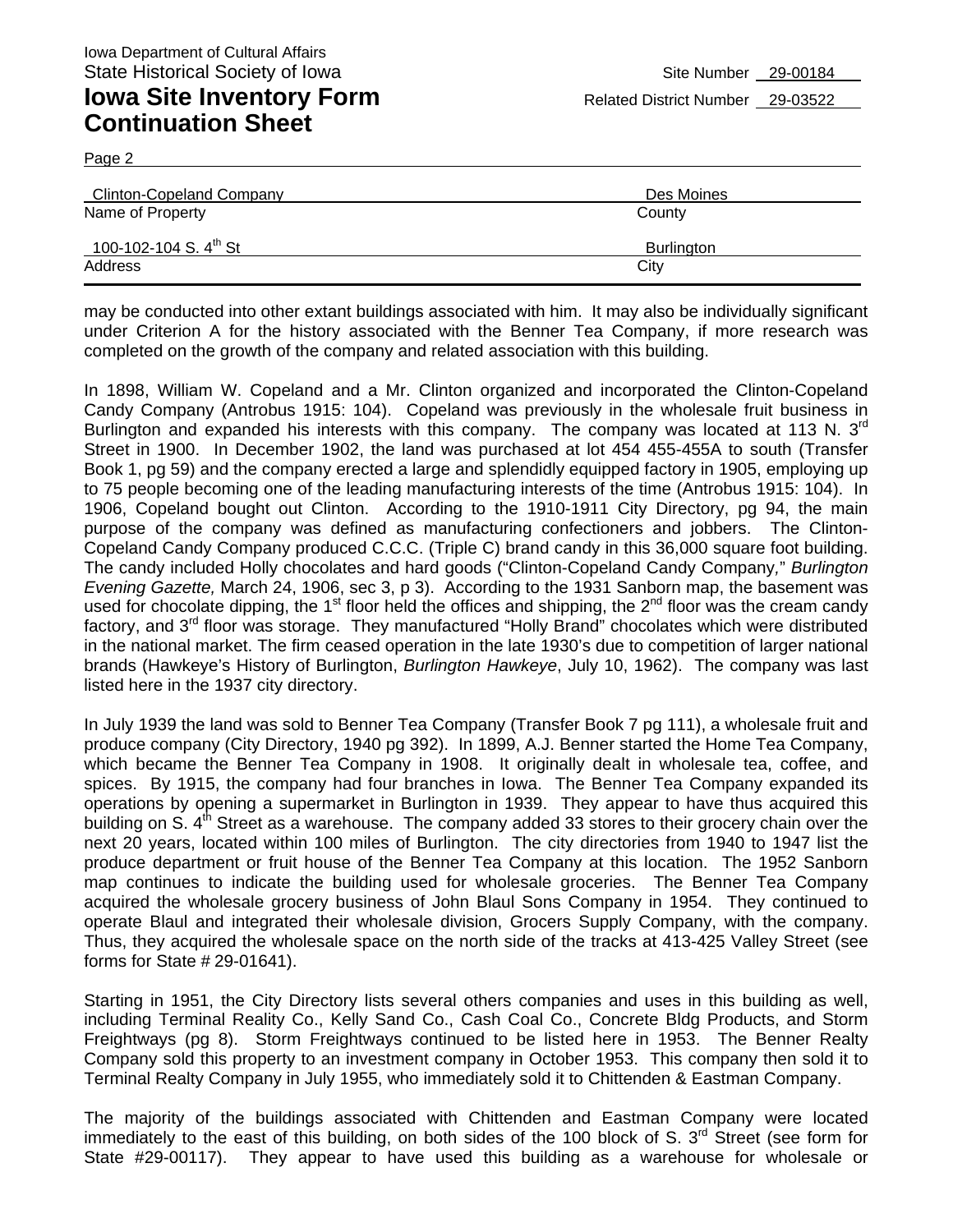Page 3

| <b>Clinton-Copeland Company</b>   | Des Moines |
|-----------------------------------|------------|
| Name of Property                  | County     |
| 100-102-104 S. $4^{\text{th}}$ St | Burlington |
| Address                           | City       |

manufactured products. This building appears to have been the last one built or bought for the company for its operations in this section of Burlington. In 1962, Chittenden & Eastman celebrating its 96<sup>th</sup> year in Burlington, and their complex of buildings had over 750,000 square feet and employed 275 and 23 salesmen. The company manufactured upholstered furniture and mattresses, and it was "classified as world's largest wholesale distributor of furniture" (*Burlington Hawk-Eye,* July 10, 1962, 77). In 1972, Chittenden & Eastman moved its mattress manufacturing operations to a 90,000 squarefoot building on 23 acres in West Burlington along Roosevelt Avenue, and they added a 170,000 square-foot addition in 1975. The old facility on S.  $3<sup>rd</sup>$  Street was used to expand furniture production ("C. & E. Unveils Plans for New Factory," *Hawk Eye*, June 18, 1971; "New C&E Factory is Now Turning Out Mattresses," *Hawk Eye*, March 8, 1972).

Chittenden & Eastman continue to use this building as storage until they sold it to CMM Co., L.C. in April of 1996 (Transfer Book 13, pg 111). The company continued to operate in Burlington until May 2003 when production was relocated to Missouri, and they sold their Burlington facilities (Fields, Ron, "Another Loss for B-ton," *Hawk Eye*, May 4, 2003). The building is currently empty and for sale.

#### **9. Major Bibliographical References**

Antrobus, Augustine M. *History of Des Moines County Iowa and Its People.* Chicago, IL: S.J. Clarke Publishing Company, 1915.

*Biographical Review of Des Moines County, Iowa.* Chicago, IL: Hobert Publishing Company, 1905.

*Burlington Hawk-Eye,* various articles and dates. On microfilm at the Burlington Public Library.

City Directories, Burlington, Iowa, various dates. On microfiche at the Burlington Public Library

Sanborn Map Company. "Burlington, Iowa," Fire Insurance Maps. New York: Sanborn Map Company, 1886, 1892, 1900, 1931, 1952.

Transfer books, Des Moines County Auditor's Office, Burlington, Iowa

Vertical files, Burlington Public Library, Burlington, Iowa.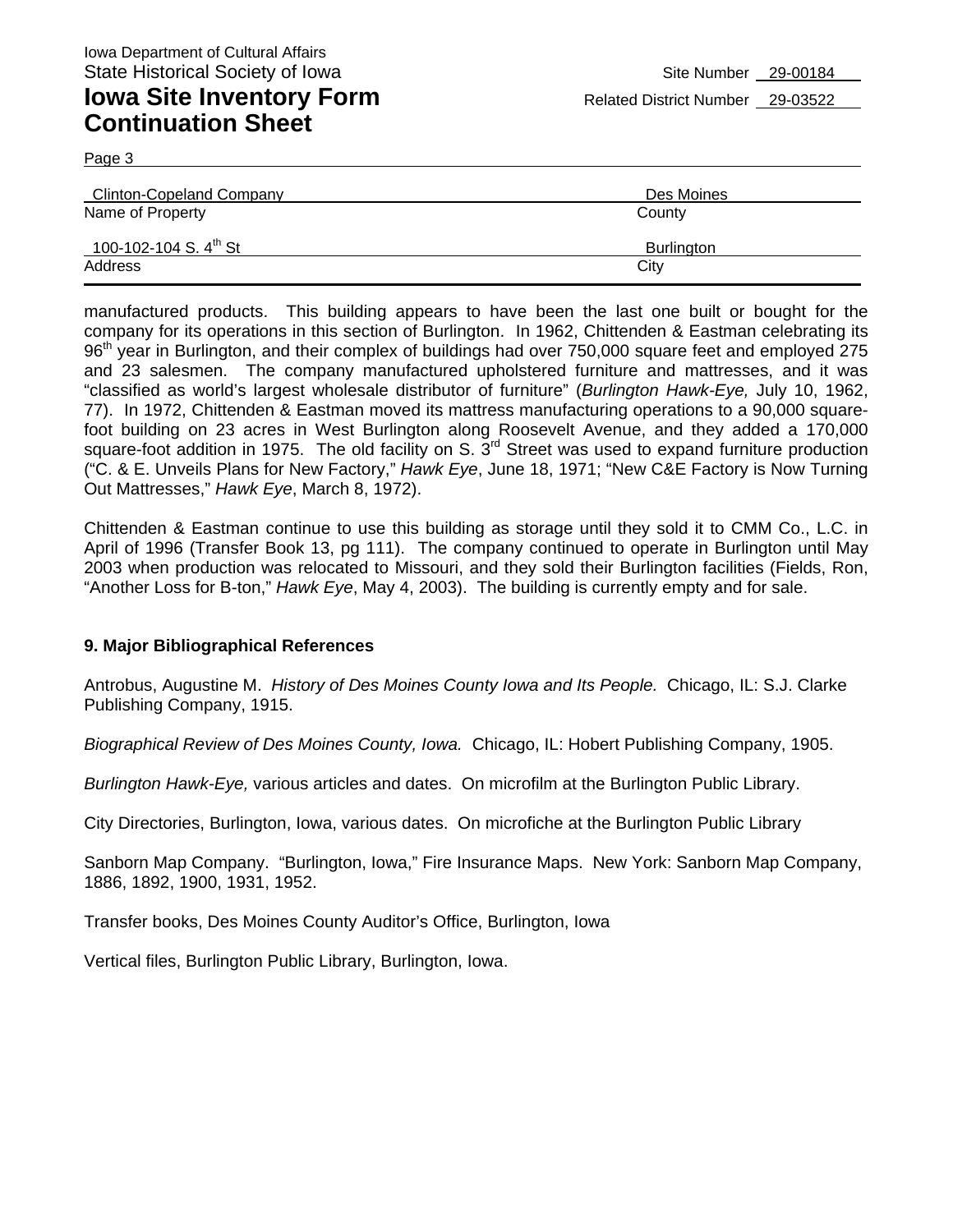Page 4

| Clinton-Copeland Company          | Des Moines |
|-----------------------------------|------------|
| Name of Property                  | County     |
| 100-102-104 S. $4^{\text{th}}$ St | Burlington |
| Address                           | City       |

#### **Location map**



**Building plan (from assessor's website)** 

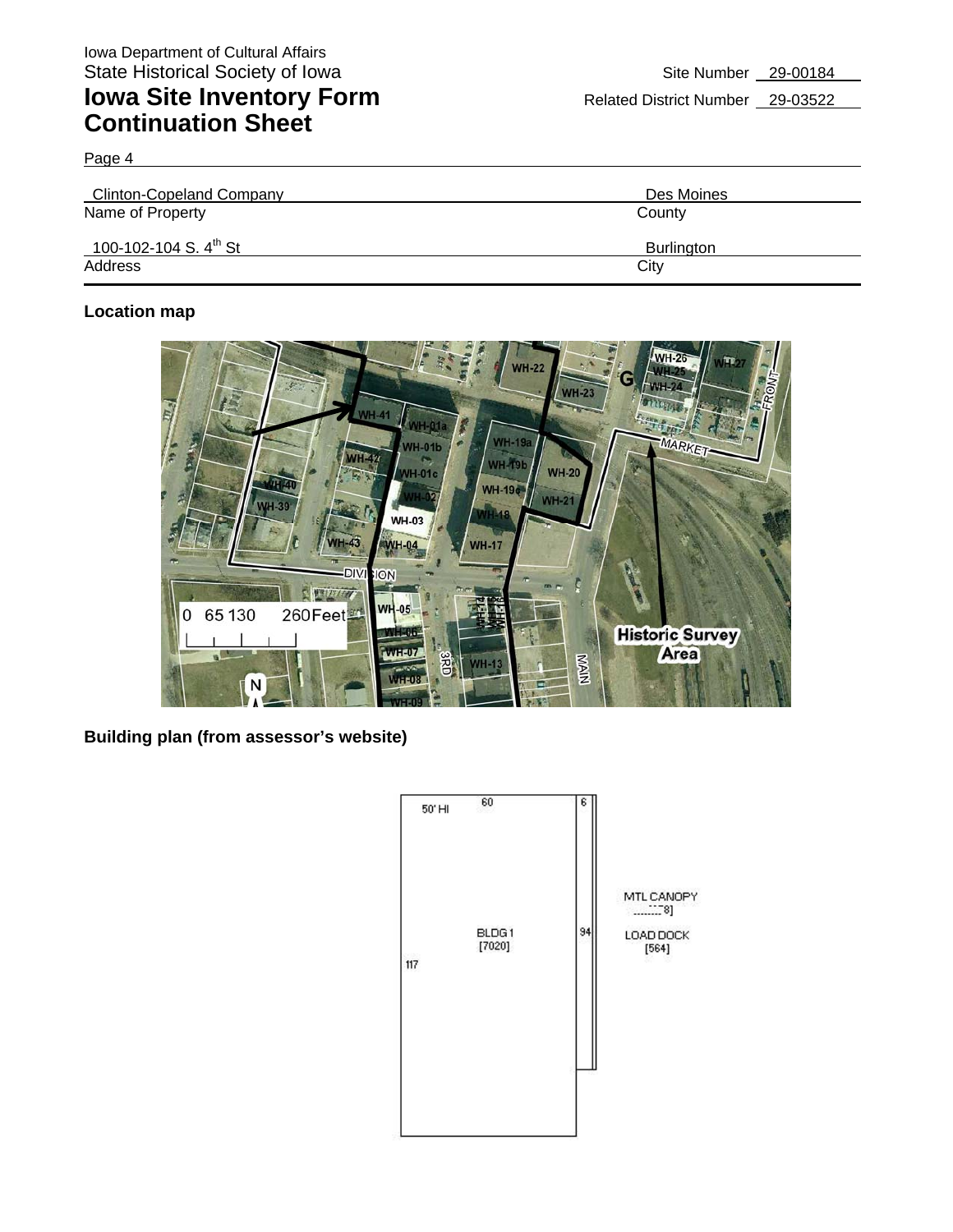| <b>Clinton-Copeland Company</b>   | Des Moines        |
|-----------------------------------|-------------------|
| Name of Property                  | County            |
| 100-102-104 S. $4^{\text{th}}$ St | <b>Burlington</b> |
| Address                           | City              |

#### **Historic image**

Page 5



**Postcard of building in early 1900s (Des Moines County Historical Society).**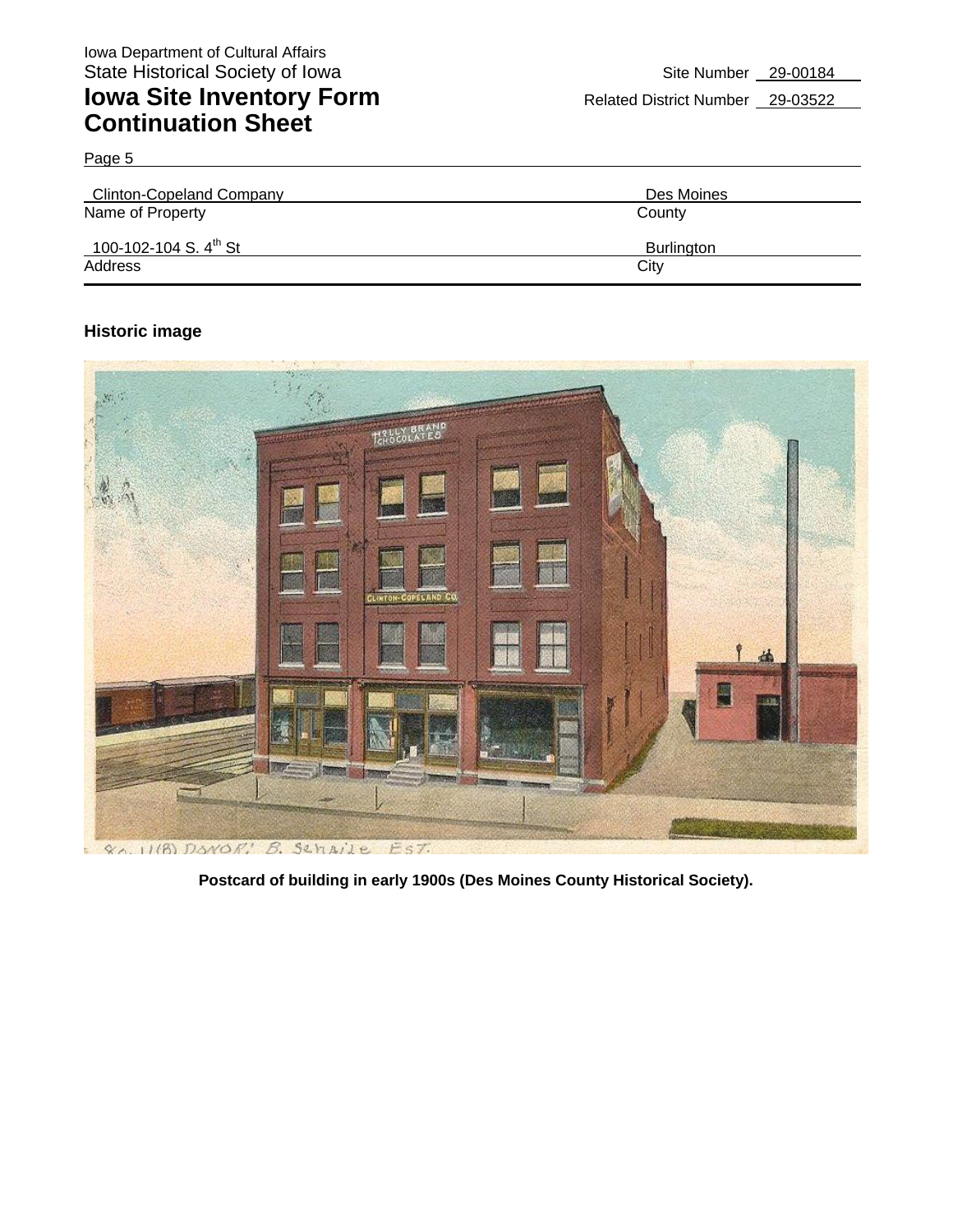| <b>Clinton-Copeland Company</b>   | Des Moines        |
|-----------------------------------|-------------------|
| Name of Property                  | County            |
| 100-102-104 S. $4^{\text{th}}$ St | <b>Burlington</b> |
| Address                           | City              |

#### **Photograph (digital image)**

Page 6



**Building, looking southeast November 2, 2009 R.L. McCarley**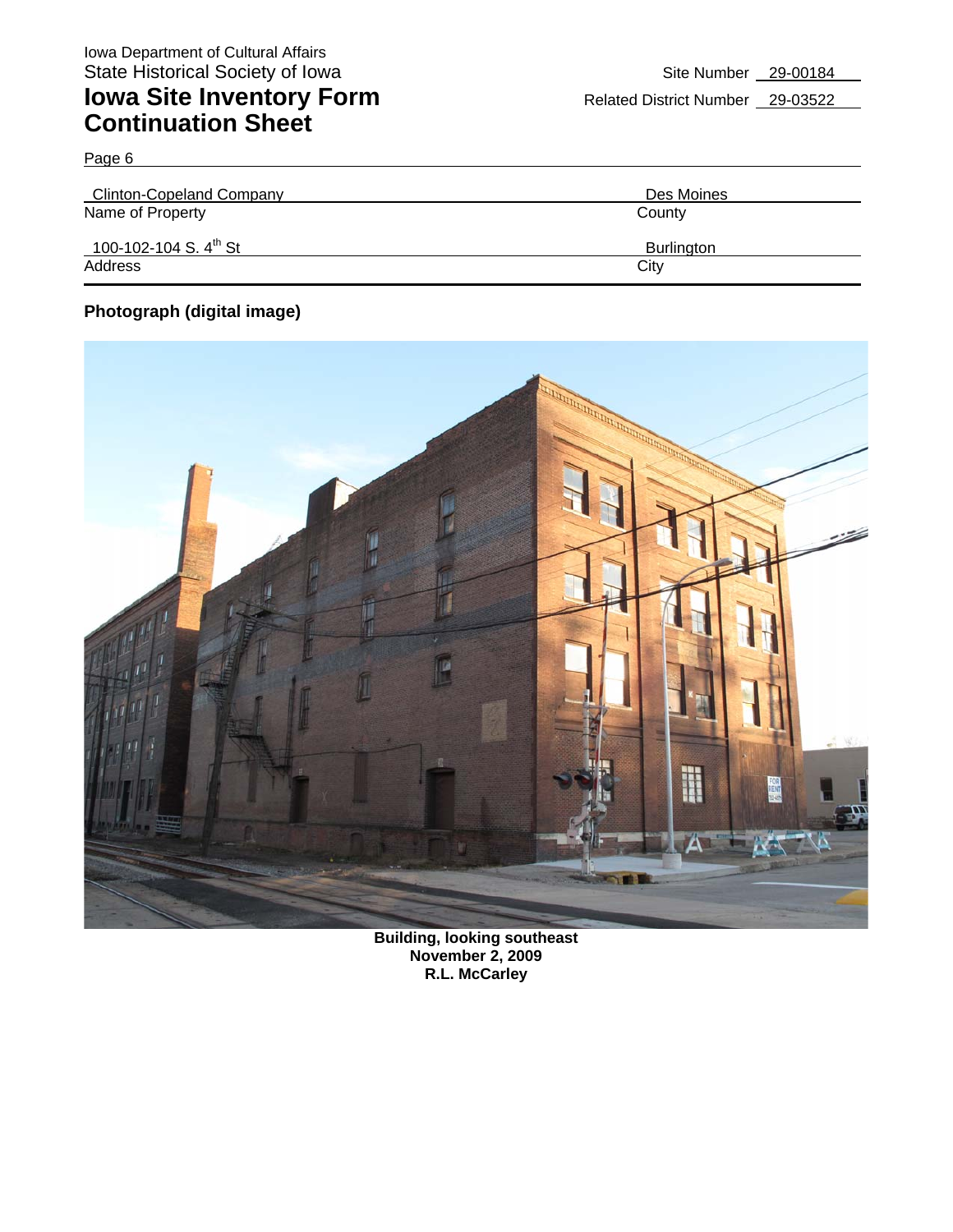| Page 7                            |                   |
|-----------------------------------|-------------------|
| <b>Clinton-Copeland Company</b>   | Des Moines        |
| Name of Property                  | County            |
| 100-102-104 S. $4^{\text{th}}$ St | <b>Burlington</b> |
| Address                           | City              |



**Building, looking east November 2, 2009 R.L. McCarley**